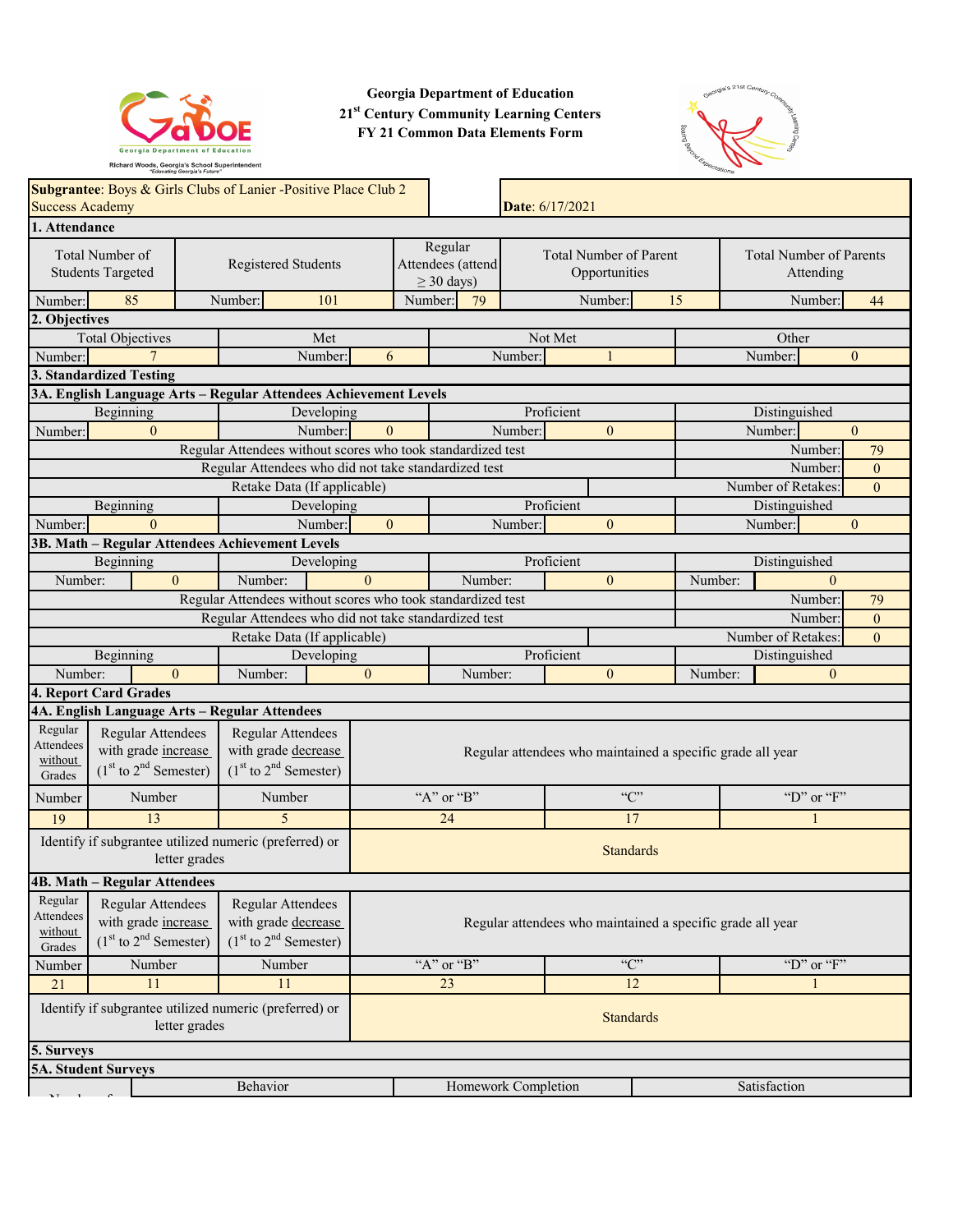| Number of<br><b>Student Surveys</b><br>Completed | Strongly/Somewhat<br>Agree                 | Neither Agree nor<br>Disagree |          | Strongly/<br>Somewhat Agree | Neither Agree nor<br>Disagree              | Strongly/Somewhat<br>Agree |                     | Neither Agree nor<br>Disagree |  |
|--------------------------------------------------|--------------------------------------------|-------------------------------|----------|-----------------------------|--------------------------------------------|----------------------------|---------------------|-------------------------------|--|
| Number                                           | Number                                     |                               |          |                             | Number                                     |                            | Number              |                               |  |
| 64                                               | 41                                         | 12                            |          | 44                          | $\overline{7}$                             | 53                         |                     | 6                             |  |
| <b>5B. Parent Surveys</b>                        |                                            |                               |          |                             |                                            |                            |                     |                               |  |
| Number of                                        | Behavior                                   |                               |          |                             | Homework Completion                        |                            | Satisfaction        |                               |  |
| Parent Surveys                                   | Strongly/Somewhat                          | Neither Agree nor             |          | Strongly/                   | Neither Agree nor                          | Strongly/ Somewhat Agree   |                     | Neither Agree nor             |  |
| Completed                                        | Agree                                      | Disagree                      |          | Somewhat Agree              | Disagree                                   |                            |                     | Disagree                      |  |
| Number                                           | Number                                     |                               |          |                             | Number                                     | Number                     |                     |                               |  |
|                                                  |                                            | $\theta$                      |          | $\mathbf{1}$                | $\overline{0}$                             | $\mathbf{1}$               |                     | $\mathbf 0$                   |  |
| 5C. Regular School Day Teacher Surveys           |                                            |                               |          |                             |                                            |                            |                     |                               |  |
| Number of                                        | Behavior                                   |                               |          |                             |                                            |                            | Homework Completion |                               |  |
| Teacher Surveys<br>Completed                     | Significant/Moderate/Slight<br>Improvement |                               |          | No Need to Improve          | Significant/Moderate/Slight<br>Improvement |                            |                     | No Need to Improve            |  |
| Number                                           |                                            | Number                        |          |                             |                                            | Number                     |                     |                               |  |
| 29                                               | 8                                          |                               |          | 12                          | 6<br>15                                    |                            |                     |                               |  |
| <b>6. Partners</b>                               |                                            |                               |          |                             |                                            |                            |                     |                               |  |
| Number of<br>Partners                            | <b>Total Amount of Contributions</b>       |                               |          |                             |                                            |                            |                     |                               |  |
| 4                                                | $\mathcal{S}$                              |                               | 1,282.00 |                             |                                            |                            |                     |                               |  |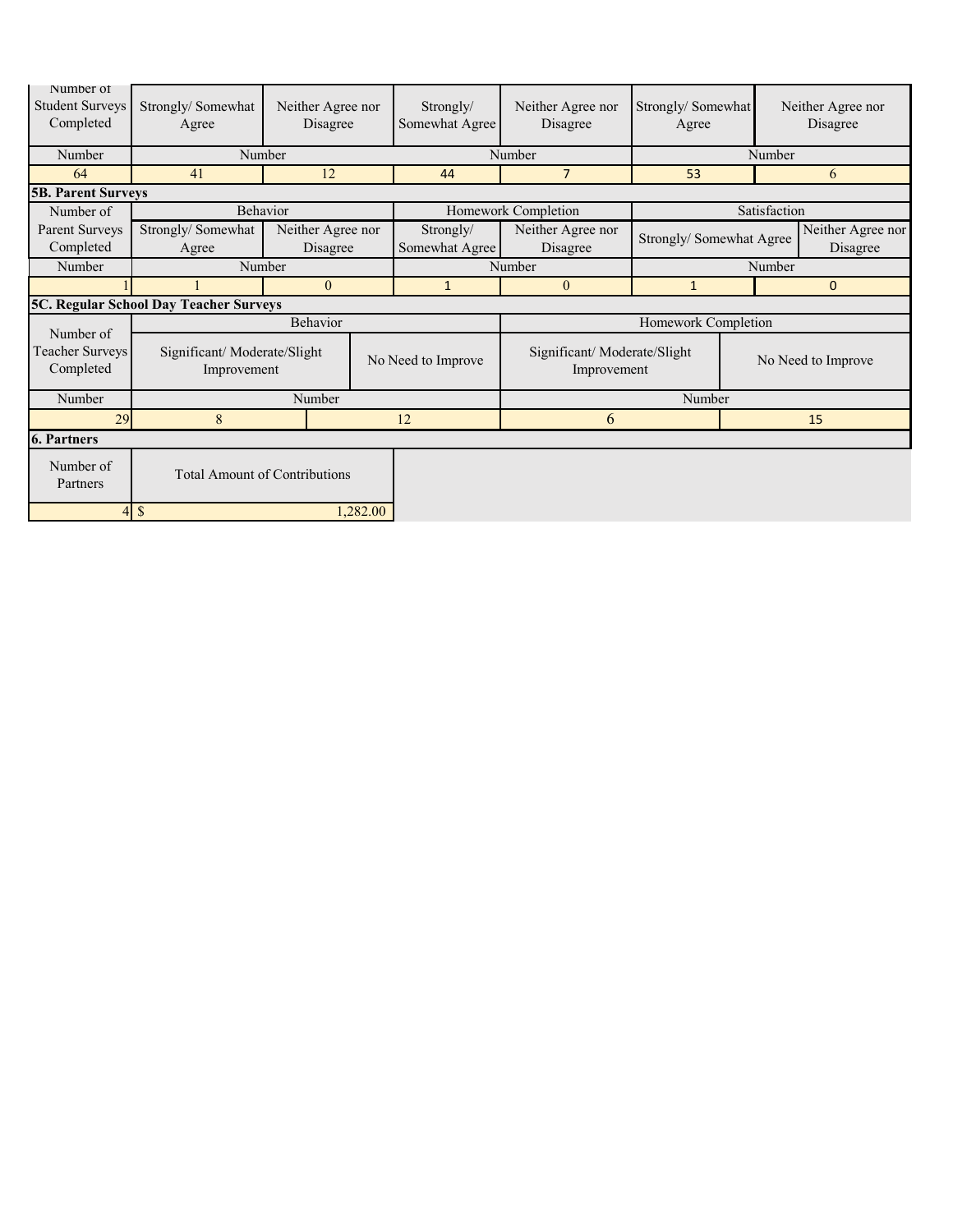# **Positive Place Club 2 Success Academy**

# **Boys and Girls Clubs of Lanier 21st Century Community Learning Center Evaluation**

**2020-2021 (Year 2)**

# **SheTeriha Lewis-Hartley, Program Director**

Michael Bush, Evaluator

**Pioneer Regional Educational Service Agency (RESA)**

**Date Submitted: June 21, 2021**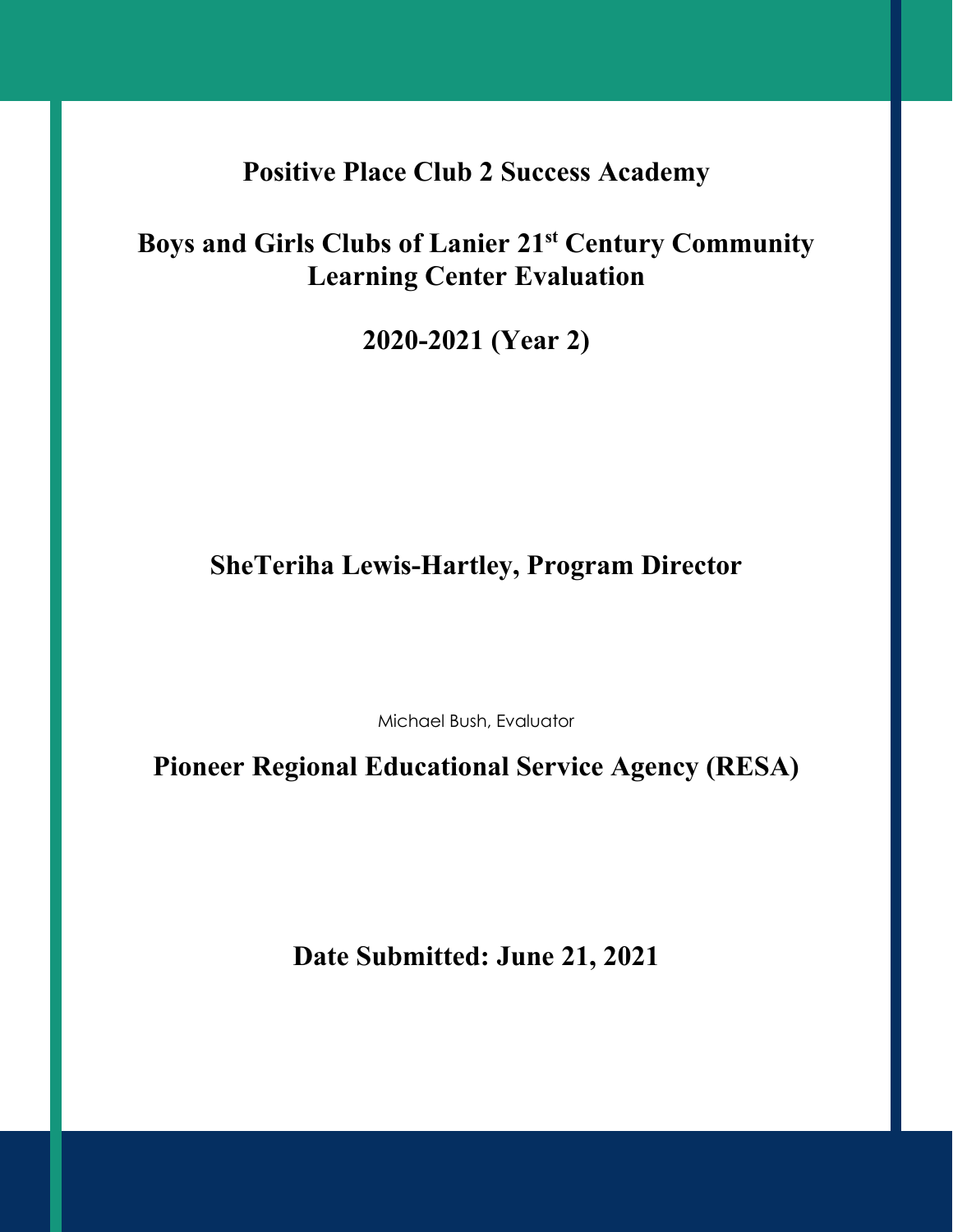| Table of Contents                                                         |  |
|---------------------------------------------------------------------------|--|
|                                                                           |  |
|                                                                           |  |
|                                                                           |  |
|                                                                           |  |
|                                                                           |  |
|                                                                           |  |
| Table D. Positive Place Club 2 Success Academy - Professional Learning  4 |  |
|                                                                           |  |
|                                                                           |  |
|                                                                           |  |
|                                                                           |  |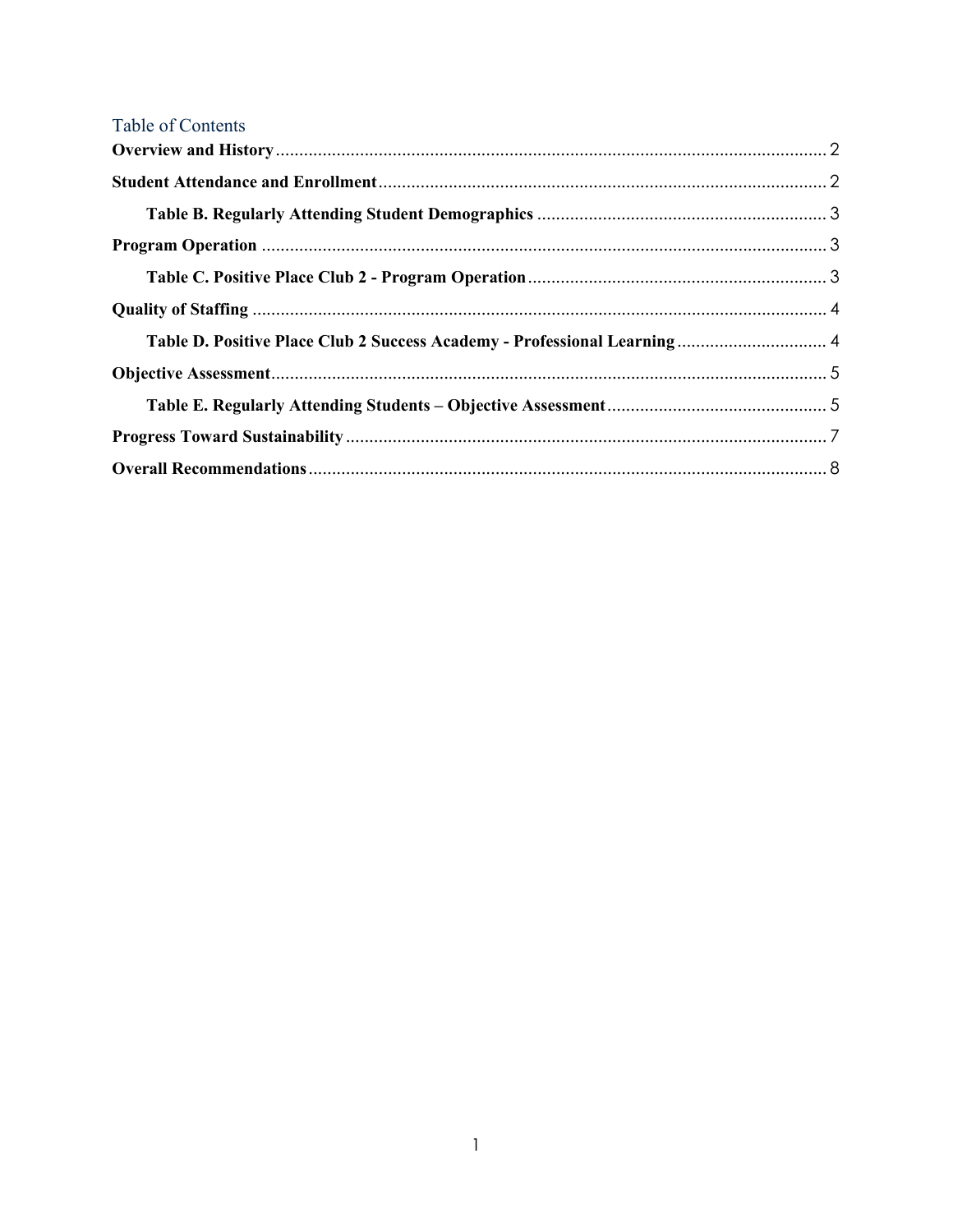#### <span id="page-4-0"></span>**Overview and History**

 The Positive Place Club 2 Success Academy of the Boys & Girls Clubs of Lanier (BGCL) operates in Gainesville, Georgia on the BGCL Positive Place campus. The Boys & Girls Clubs of Lanier is a subgrantee of the Nita M. Lowey 21<sup>st</sup> Century Community Learning Centers grant, and is a member of the FY20 cohort. The program serves K-5 students of the Gainesville City Schools System through both a summer and after-school program of extended academic instruction and original activities designed to enhance and enrich participation and learning. Program goals and objectives focus on student achievement improvement in the areas of English language arts and mathematics, STEAM activities, various enrichments, and family engagement. Throughout the course of the program year, academic and enrichment instruction were delivered, by certified and/or trained personnel, which complemented the traditional school activities and allowed for both academic and personal growth. Reading and mathematics instruction occurs through creative implementation of instruction by Georgia certified teachers supplemented with the instructional support of various other qualified school personnel. The parent program was composed of a variety of opportunities including mental health awareness issues, literacy-based curriculum nights, and a variety of milestone celebrations.

The program targets a population that includes a large minority base. Many of the members also come from households that are considered to be economically disadvantaged. The program is a partnership between Gainesville City Schools and its various elementary schools, including Mundy Mill Learning Academy, New Holland Knowledge Academy, Enota Multiple Intelligences Academy, Fair Street International Academy, Centennial Arts Academy, and Gainesville Exploration Academy. The program is supported by Georgia certified teachers, BGCL Youth Development Professionals (YDPs), and community volunteers.

#### <span id="page-4-1"></span>**Student Attendance and Enrollment**

The Positive Place Club 2 Success Academy of the Boys and Girls Clubs of Lanier 21<sup>st</sup> Century Community Learning Center Program registered 101 students during the 2020-2021 program year. Of those 101 students, 79 were considered regular attendees as a result of attending 30 or more days. The average daily attendance on site was 51 students per day. The average daily attendance of all students enrolled was 50%. The average daily attendance of regular attendees was 65%. Student attendance and enrollment data are summarized in Table A.

<sup>2</sup>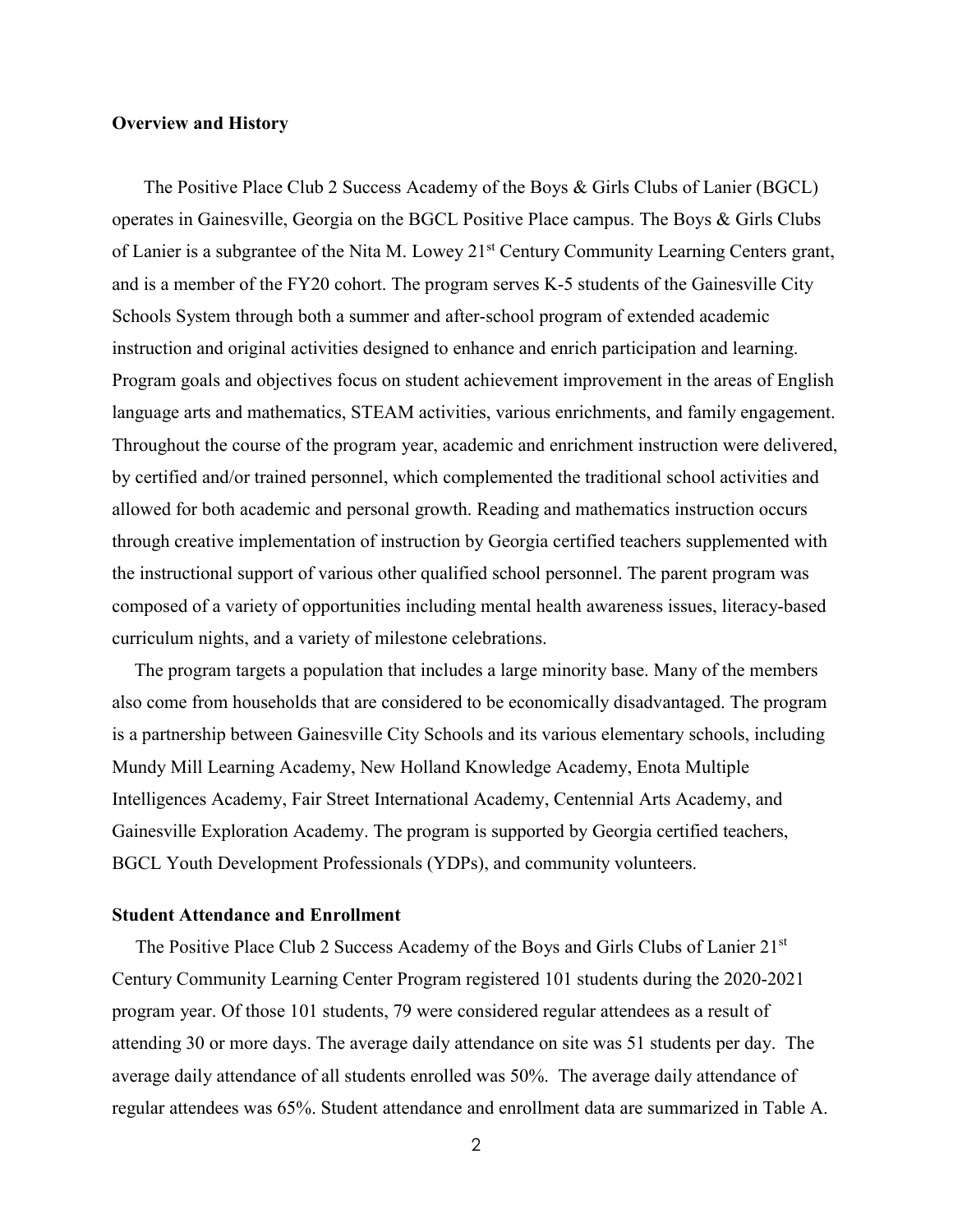#### **Table A. Student Attendance and Enrollment**

| <b>Participant Attendance and Enrollment*</b> |                                        |                                              |                                                             |                                                      |  |  |  |
|-----------------------------------------------|----------------------------------------|----------------------------------------------|-------------------------------------------------------------|------------------------------------------------------|--|--|--|
| # of Students<br><b>Enrolled</b>              | $\#$ of<br>Regular<br><b>Attendees</b> | Average<br><b>Daily</b><br><b>Attendance</b> | <b>Daily Attendance</b><br>% of Students<br><b>Enrolled</b> | Daily Attendance %<br>of Regular<br><b>Attendees</b> |  |  |  |
| 101                                           | 79                                     |                                              | 50                                                          |                                                      |  |  |  |

*\*Data collected from Cayen (Attendance-Totals/Attendance Summary/Youth Only/All Students)*

 Table B describes the demographics of the regularly attending students. These students were composed of 45 males, 56 females, 48 Black students, 29 Hispanic students, 2 English language learners, and 6 students with noted disabilities.

<span id="page-5-0"></span>

|  |  |  |  |  | <b>Table B. Regularly Attending Student Demographics</b> |
|--|--|--|--|--|----------------------------------------------------------|
|--|--|--|--|--|----------------------------------------------------------|

| <b>Participant Demographics</b> |        |                       |            |  |  |  |  |  |
|---------------------------------|--------|-----------------------|------------|--|--|--|--|--|
|                                 | Gender | EL                    | <b>SWD</b> |  |  |  |  |  |
| <b>Male</b>                     | Female | <b>Black/Hispanic</b> |            |  |  |  |  |  |
| 42                              |        | 48/29                 |            |  |  |  |  |  |

#### <span id="page-5-1"></span>**Program Operation**

 The Positive Place Club 2 Success Academy began the after-school program year on August 17, 2020 and operated through May 19, 2021. The typical after-school program day began at 2:30 p.m. and ended at 5:30 p.m. Mondays through Fridays each week. The program was composed of an after school nutritional snack time, homework assistance, mathematics and reading extended learning, and various enrichment activities. The Positive Place Club 2 Success Academy included the parent/guardian component that provided for parent literacy/education activities and family involvement/enrichment activities throughout the year (44 participants). Table C describes the service time for the 2020-2021 program.

#### <span id="page-5-2"></span>**Table C. Positive Place Club 2 - Program Operation**

| <b>Student Participant Program Operation</b> |                       |                      |                         |                   |                              |  |  |  |
|----------------------------------------------|-----------------------|----------------------|-------------------------|-------------------|------------------------------|--|--|--|
| <b>Days Per</b><br>Week                      | <b>Total</b><br>Weeks | <b>Total</b><br>Davs | <b>Hours Per</b><br>Day | Hours per<br>Week | <b>Total</b><br><b>Hours</b> |  |  |  |
|                                              |                       | 76                   |                         |                   | 528                          |  |  |  |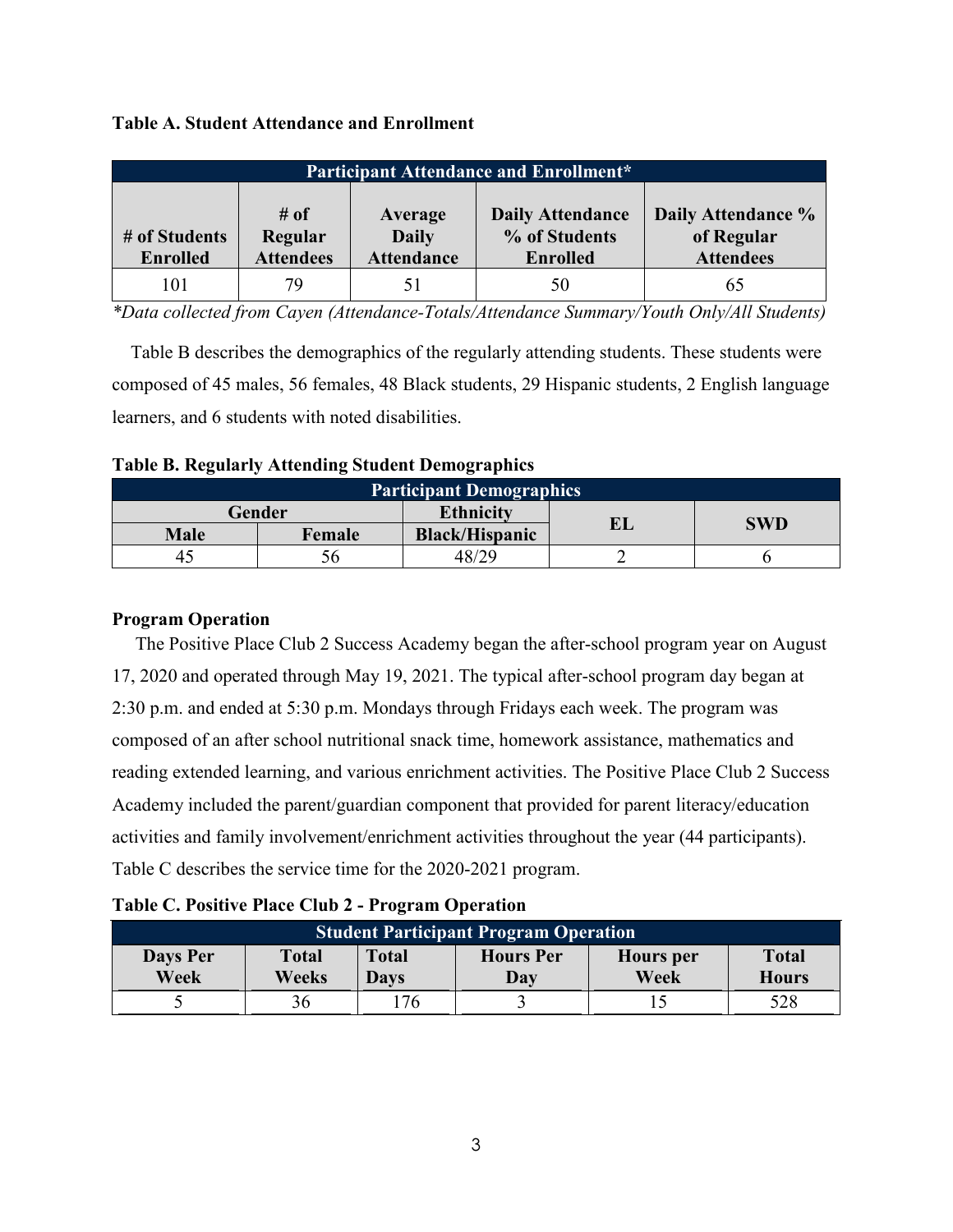#### <span id="page-6-0"></span>**Quality of Staffing**

 The Positive Place Club 2 Success Academy employed 16 staff members that included seven school-day teachers, three center administrators, and six youth development professionals. Of the staff members, many content instructional personnel were certified by the Georgia Professional Standards Commission. The student to staff (school-day teachers plus youth development professionals) ratio among regularly attending students was typically 10:1 for academic programs and 13:1 for enrichment activities, satisfying the guideline requirements.

The Positive Place Club 2 Success Academy of BGCL leadership team included SheTeriha Lewis-Hartley, Program Director, Erica Doughty, Unit Director, Kyna Love, Data Specialist, and Havilyn Towns, Lead Teacher. Havilyn Towns is a Gainesville City Schools Academic Coach, who is certified through the Professional Standards Commission (PSC). Leadership supported staff performance through the identification of instructional needs, defining targeted interventions, and implementing appropriate professional learning opportunities. Many professional learning opportunities were offered throughout the school year. The Positive Place Club 2 Success Academy at BGCL staff participated in regular weekly meetings to discuss issues, concerns, plans, procedures, policies, and professional development needs as they arose. Additionally, contracted tutors/enrichment providers met monthly for the same purpose. Table D describes professional learning provided for all staff.

| <b>Training Name</b>              | <b>Positions required</b>             | <b>Training Hours</b> |
|-----------------------------------|---------------------------------------|-----------------------|
| New Hire Onboarding               | All New Hires                         | 4                     |
| <b>CPR/First Aid</b>              | <b>All Positions</b>                  | $\overline{4}$        |
| <b>Mandated Reporting</b>         | <b>All Positions</b>                  | 2                     |
| <b>Positive Behavior Guidance</b> | <b>All Positions</b>                  | 2                     |
| <b>Classroom Management</b>       | <b>All Positions</b>                  | 3                     |
| <b>Working With Students</b>      | <b>All Positions</b>                  | $\overline{2}$        |
| With Special Needs                |                                       |                       |
| Afterschool/Summer                | <b>All Positions</b>                  | 3                     |
| Orientations: Goals and           |                                       |                       |
| Objectives                        |                                       |                       |
| <b>BGCA Curriculum -</b>          | Youth Development Professionals, Site | 16                    |
| Programs Training                 | Coordinators, Parent Coordinators     |                       |
| <b>Outcome Measurement:</b>       | Data Specialists                      | $\overline{4}$        |
| Data Reporting                    |                                       |                       |
| $COVID - 19$ Operations,          | <b>All Positions</b>                  | 8                     |
| Safety Training, Crisis           |                                       |                       |
| Management                        |                                       |                       |

<span id="page-6-1"></span>**Table D. Positive Place Club 2 Success Academy - Professional Learning**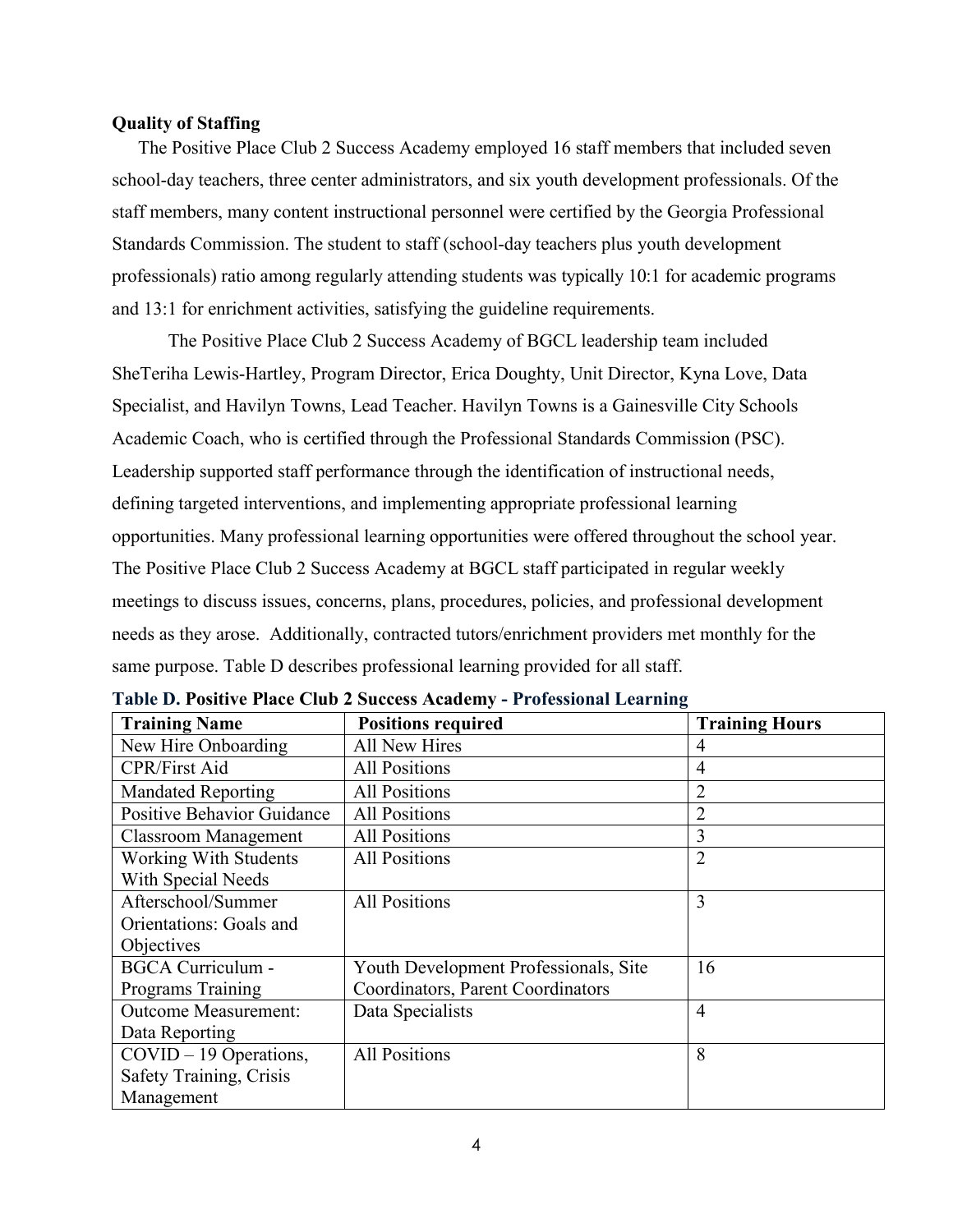#### <span id="page-7-0"></span>**Objective Assessment**

Objective assessment occurred through a variety of analyses as defined by the 21<sup>st</sup> Century grant application and amendments for the duration of the 5-year program. A summary Table E, provides a quick review of annual progress on the defined objectives of the program with a descriptive analysis following.

# **Objective Assessment Summary Table**

#### <span id="page-7-1"></span>**Table E. Regularly Attending Students – Objective Assessment**

| <b>Objective Assessment</b>                                            |                |
|------------------------------------------------------------------------|----------------|
| <b>Objective</b>                                                       | <b>Status</b>  |
| Objective 1.1: 60% of students participating in the program will       |                |
| improve their reading performance, as indicated by appropriate         | <b>Met</b>     |
| universal screeners.                                                   |                |
| Objective 1.2: 60% of students participating in the program will       |                |
| improve their mathematics performance, as indicated by                 | Met            |
| appropriate universal screeners.                                       |                |
| Objective 1.3: 65% of participants will demonstrate improvement in     | <b>Met</b>     |
| homework completion, as indicated by teacher surveys.                  |                |
| Objective 2.1: 65% of students participating in the program will       |                |
| demonstrate improvement in classroom behavior, as indicated by         | <b>Met</b>     |
| teacher surveys.                                                       |                |
| Objective 2.2: 65% of students participating in the program will       |                |
| demonstrate improvement in class attendance and participation, as      | <b>Met</b>     |
| indicated by teacher surveys.                                          |                |
| Objective 3.1: 50% of the parents/guardians will participate in two or |                |
| more family literacy and education activities.                         | <b>Not Met</b> |
| Objective 3.2: 50% of the parents/guardians will demonstrate           |                |
| increased involvement and communication with the child's teacher       | Met            |
| and/or school staff by the end of the school year.                     |                |

# Objective 1.1: **Met**

60% of students participating in the program will improve their reading performance, as indicated by appropriate universal screeners.

# **83% of students improved their reading grades.**

#### Objective 1.2: **Met**

60% of students participating in the program will improve their mathematics performance, as indicated by appropriate universal screeners.

# **95% of students improved their math grades.**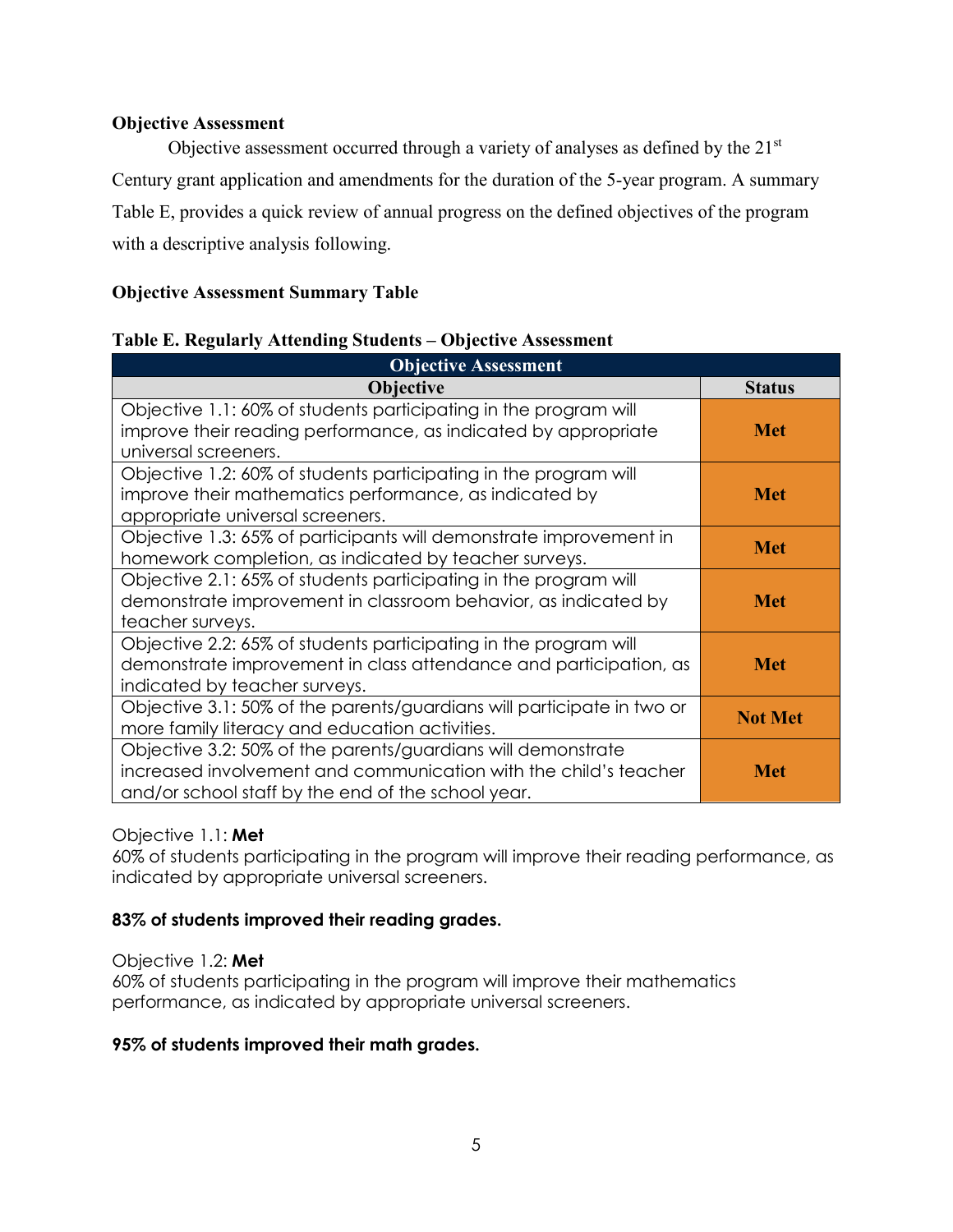Objective 1.3: **Met**

65% of participants will demonstrate improvement in homework completion, as indicated by teacher surveys.

#### **74% of students improved homework completion.**

Objective 2.1: **Met** 65% of students participating in the program will demonstrate improvement in classroom behavior, as indicated by teacher surveys.

# **68% of students improved classroom behavior.**

Objective 2.2: **Met** 65% of students participating in the program will demonstrate improvement in class attendance and participation, as indicated by teacher surveys.

# **74% of students improved class attendance and participation.**

# Objective 3.1: **Not Met**

50% of the parents/guardians will participate in two or more family literacy and education activities.

**22%** of parents participated in family literacy and education activities.

# Objective 3.2: **Met**

50% of the parents/guardians will demonstrate increased involvement and communication with the child's teacher and/or school staff by the end of the school year.

# **57% of parents demonstrated increased involvement.**

# **Other Observations**

The Positive Place Club 2 (Downey) Success Academy at BGCL 21<sup>st</sup> Century includes a schedule of tutoring and enrichment activities that support student enthusiasm and participation. The program offered opportunities for participants to receive additional instruction in the areas of reading and mathematics, experience various arts activities, and develop friendships and relationships in a welcoming and nurturing environment. Parents were offered several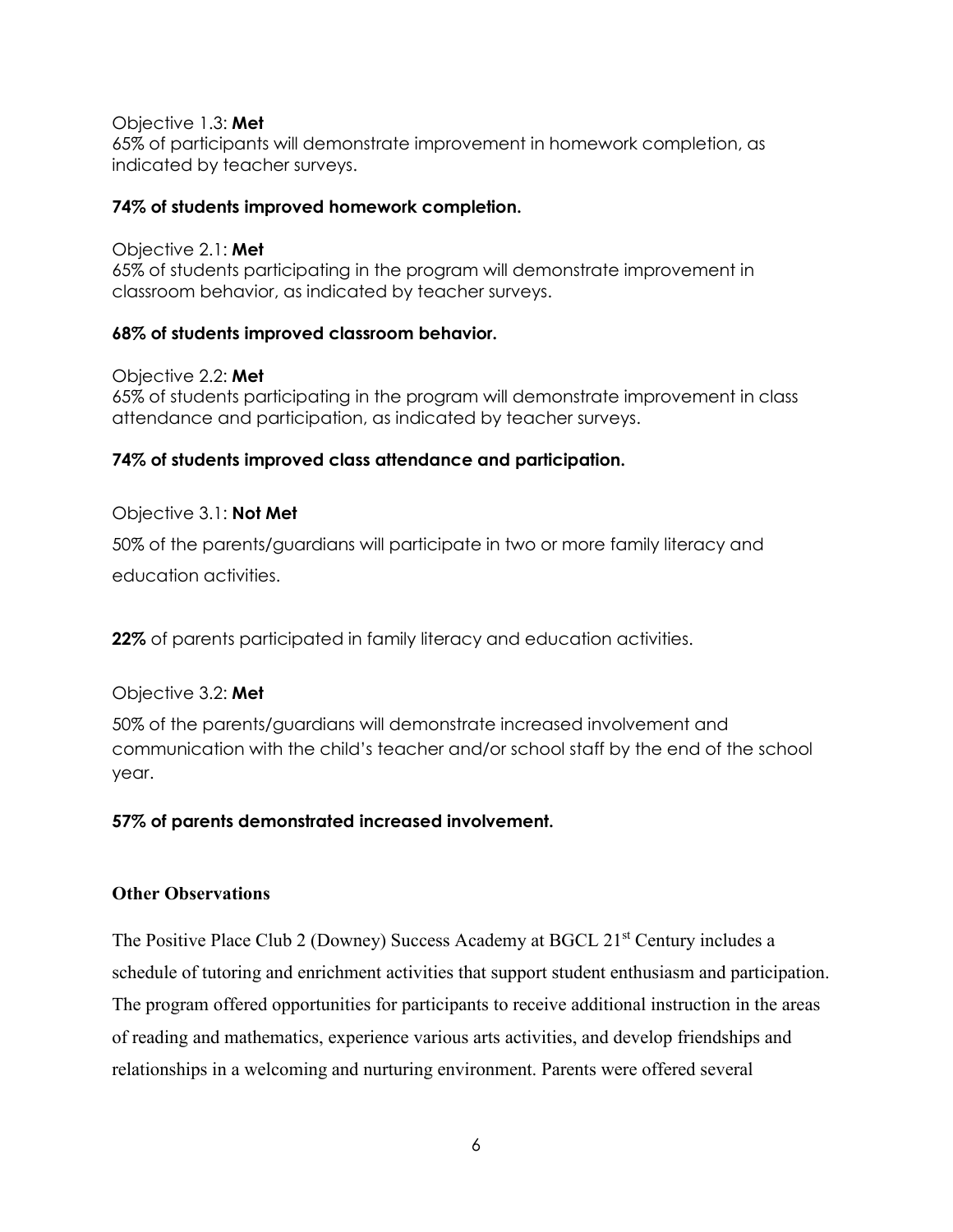opportunities to participate in activities, which were designed to support their child is learning at home, parenting, technology use, etc.

Student Responses (64):

- 83% "Strongly Agree" or "Somewhat Agree" they like the program.
- 89% "Strongly Agree" or "Somewhat Agree" they have made new friends through the  $21<sup>st</sup>$ Century Program.
- 69% "Strongly Agree" or "Somewhat Agree" they feel better about themselves as a result of their participation in the 21<sup>st</sup> Century Program.

The BGCL Youth Development Professionals (YDPs) are all dedicated, professional young people. They work diligently to assist participating children as they complete homework, listen to stories, dance, complete art projects, work on math and/or reading skills in classroom instructional settings, and experience technology. The YDP staff is composed of young women and men, trained college students and community members, who make each members experience safer and more fulfilling. The instructional staff works to remediate as well as enrich the reading and mathematics competency of the participants after teaching during the regular school day. The administrative staff works successfully with YDPs, certified staff, volunteers, and parents to monitor and maintain the program. They work with the community and volunteers to enrich the program and creatively implement strategies designed to boost the experience of the participating students and their families.

#### <span id="page-9-0"></span>**Progress Toward Sustainability**

The BGCL 21<sup>st</sup> CCLC program has established partnerships with 4 entities during year two of this grant cycle. These partnerships have resulted in enrichment activities and programs, as well as financial support. When funding is no longer available, the Boys and Girls Clubs of Lanier will continue to collaborate with local organizations, as well as, pursue new grants and local funding to maintain the program. The advisory team will seek support from community faithbased organizations to provide volunteers and monetary support. Project design builds the capacity of the Boys and Girls Clubs of Lanier to continue the project at reduced cost in later years as technology equipment, software, manipulatives, remediation workbooks, and other